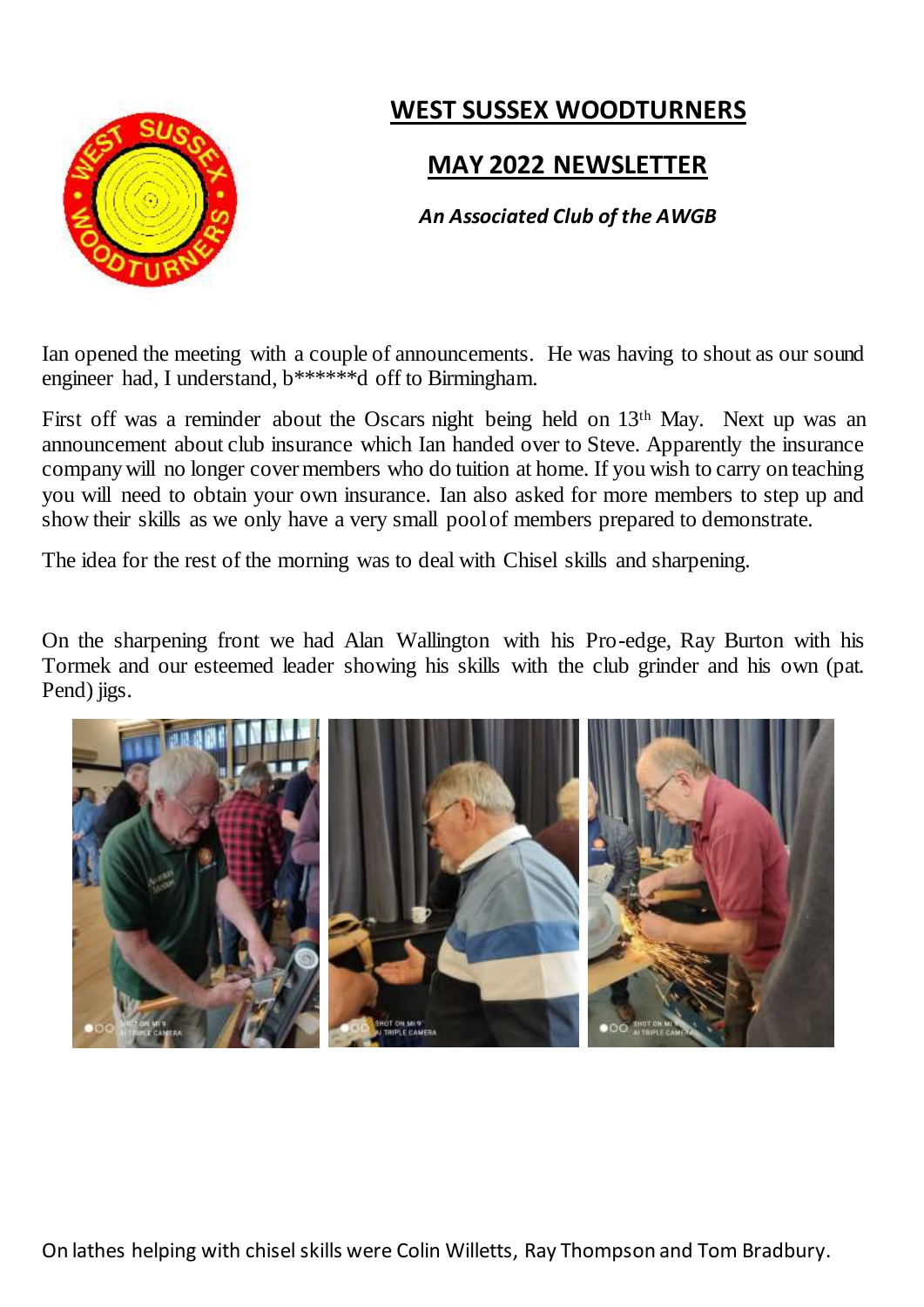

It was also good to see quite a few members having a go.



The pictures are of Malcolm Hunt and Terry Hill. I took a couple of other photos but they were a bit blurry.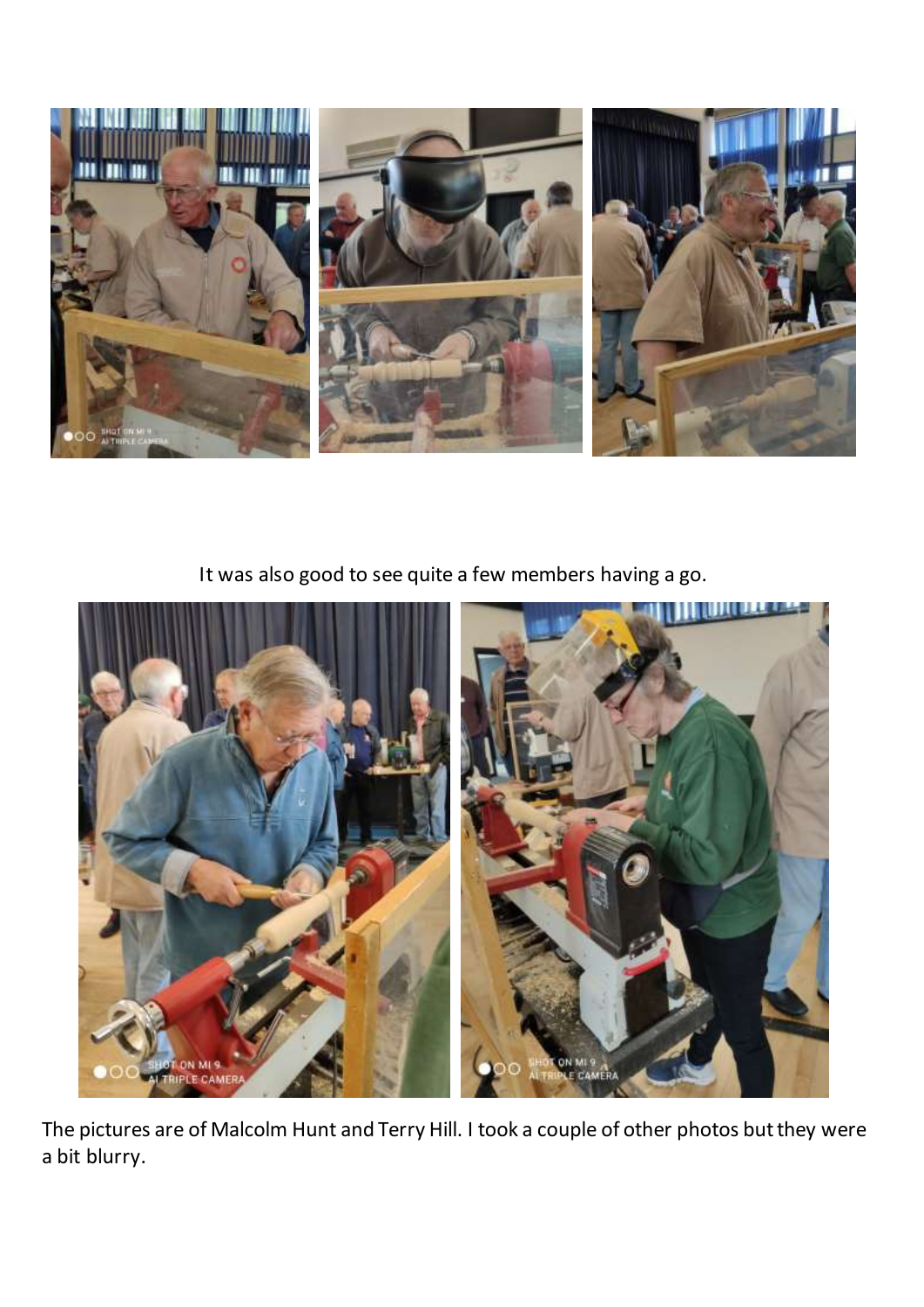

This is apparently a Russian Lathe Knife, I have heard of them before but it's the first time I've actually seen one. It's basically a Skew but without the bad name.

# **MEMBERS SHOW AND TELL TABLE:**



A piece of wall art by Tony Trigg.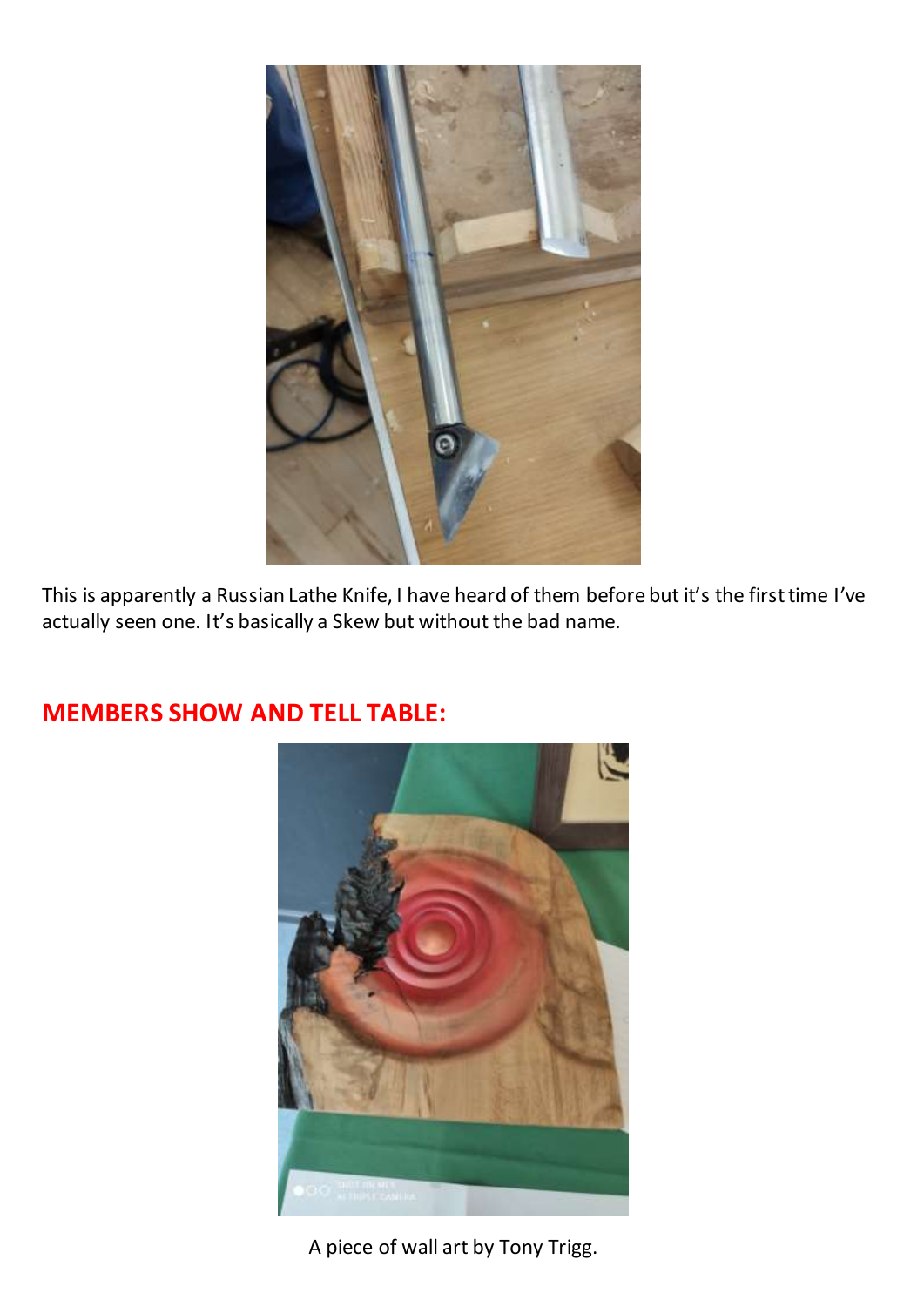

Two items by Gary Parkinson. Longer standing members probably guessed.



Two items by our chairman.